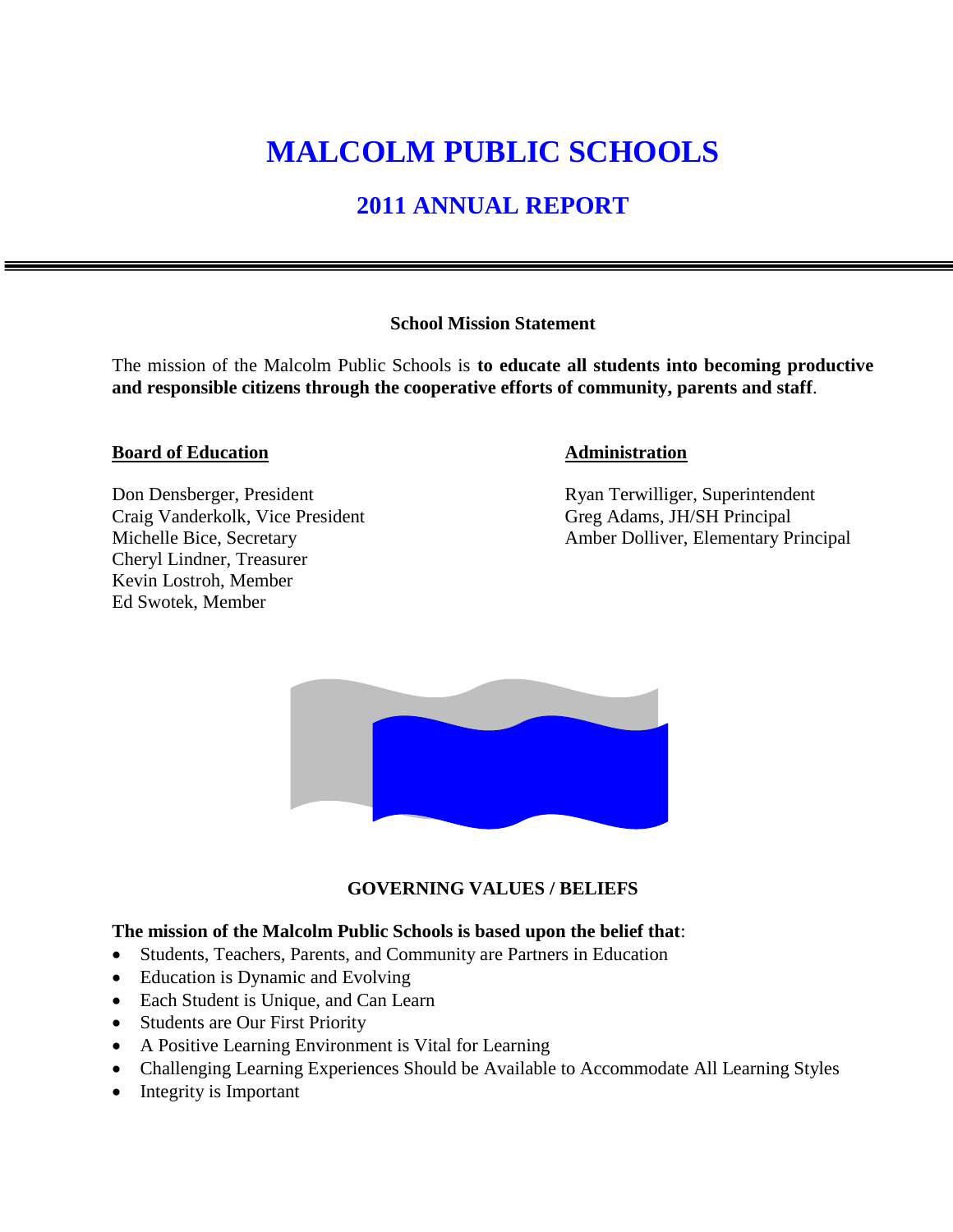#### TO: MALCOLM PUBLIC SCHOOL PARENTS AND PATRONS:

#### **Preparing a Child to Become a Productive and Responsible Citizen**

This report is submitted to the patrons of Malcolm School District #148 as an annual report in accord with accreditation rules of the Nebraska Department of Education. This Annual Report is a compilation of many facts, which are intended to provide parents and patrons of the Malcolm Schools with information on student achievement, school system performance, and district resource allocation and expenditures. We are very proud of the accomplishments and achievements of our students and staff. We are thankful for a progressive thinking and supportive Board of Education and school community. Not only is it important for our community to have accurate and relevant information about our schools, but also very important that you are involved in the educational process.

The original mission statement and governing values were first developed in 1995/96 by a group of 28 district patrons; in 2002 and 2007 the mission and values were affirmed during the required State review process for school improvement. Patrons, parents, teachers, administrators and school board members, working together to guide this school district into the twenty-first century, review the current mission and values of the district annually. The Malcolm Public School is a quality school system with a quality staff. This District has been fortunate through the years to have the support of the community patrons in every aspect of district growth and change. **It is, and will continue to be our mission, to educate all students into becoming productive and responsible citizens through the cooperative efforts of community, parents and staff.** 

This report attempts to provide a variety of information about Malcolm Public School's operations, enrollment, financial status, district demographics, and achievement highlights. It includes examples of how we fared at giving our students the critical skills they need to be productive citizens in our society. While this report has been prepared as a comprehensive picture of education in this district, we realize that the total picture cannot be told in percentages, numbers, and charts. I encourage you to read the report. If any questions arise, please feel free to contact the Superintendent's Office at 796-2151. This is an interesting time in education as we are experiencing many changes in local, state and national education requirements. Local, state, national, and now international challenges face us each day as we prepare our students for the world of tomorrow. There are, and will be, many opportunities for you to become involved in your school. You and your participation are always welcomed at Malcolm Public School.

Sincerely,

Ryan Terwilliger Superintendent of Schools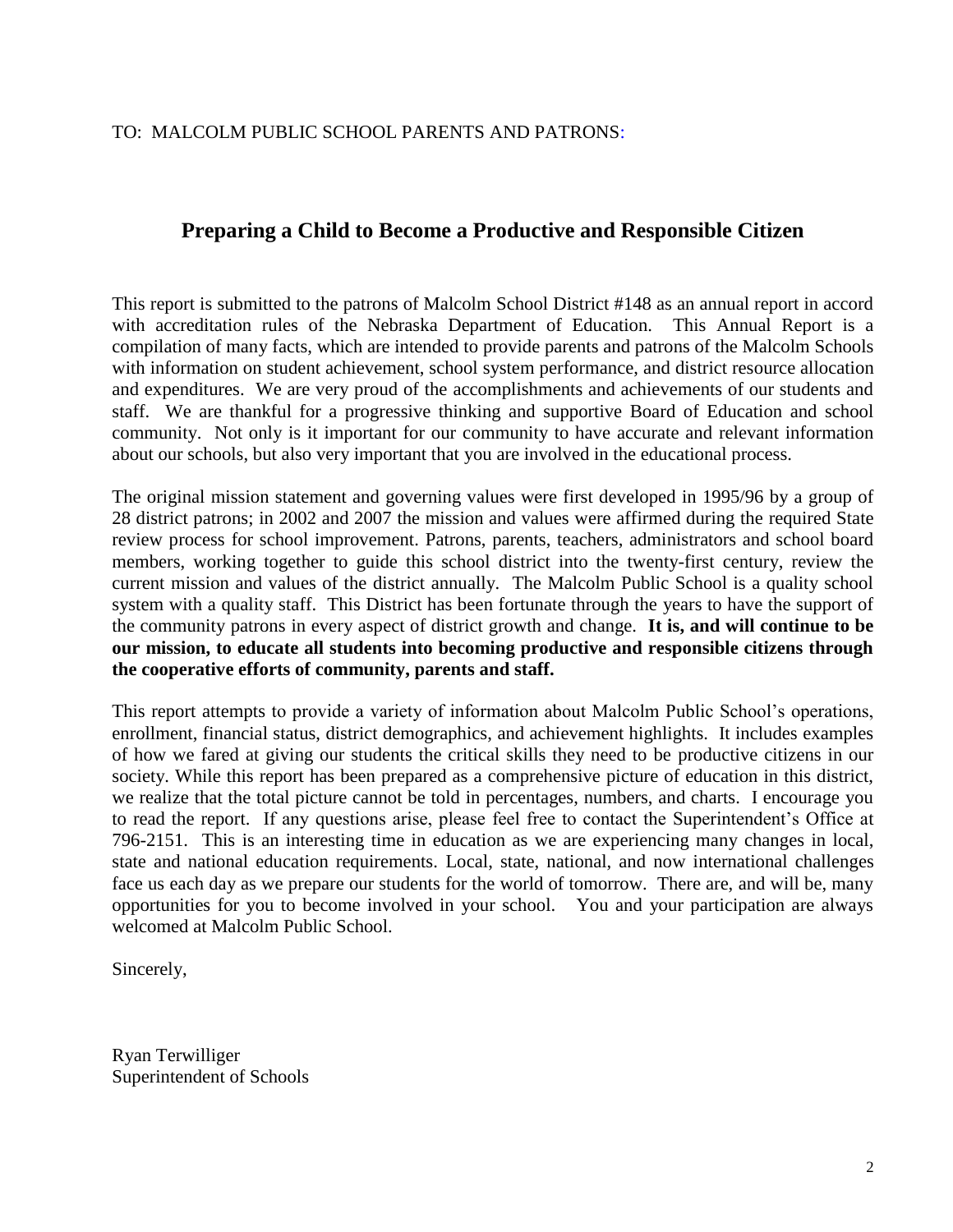#### **DISTRICT DESCRIPTION**

The Malcolm School District (#148) comprises approximately 85.3 square miles in Lancaster and 2.6 miles in Seward County. The district is made up of the communities of Emerald, Malcolm, and the surrounding rural areas. The district is organized as a K-6, 7-12 educational program within one building which is located just north of the Village of Malcolm.

Malcolm Public School is classified as a Class III (K-12) district by the Nebraska Department of Education. The Nebraska School Activities Association, for purposes of student activities and athletic competition has classified Malcolm, as a Class C school. Malcolm Public School is a member of the East Central Nebraska Conference for our activities program. Member schools besides Malcolm include the following: Conestoga, Elmwood-Murdock, East Butler, Louisville, Mead, Palmyra, Johnson County Central, Weeping Water, and Yutan.

A six member, at-large Board governs the school district. Each member is elected for a four-year term. Board members serve without compensation. The Board of Education generally meets the third Monday of each month, with a standard starting time of 7:00 P.M. The meetings, which are open to the public, are traditionally held in the district boardroom located in the Central Administration Office at  $10004$  NW  $112<sup>th</sup>$ . Current members of the Board of Education are: President Don Densberger, Vice-President Craig Vanderkolk, Secretary Michelle Bice, Treasurer Cheryl Lindner, other members include Kevin Lostroh and Ed Swotek.

The Malcolm Public Schools Educational Foundation is a non-profit organization that operates separately but as an extension of the schools. The foundation was formed to provide for acceptance of tax-deductible donations from interested supporters of education. Donations in the form of cash, acceptable equipment and other donations have been accepted since the foundation was formed in the fall of 1991. The foundation also donates to worthwhile school projects throughout the year.

Each year, to assist graduates in furthering their education, scholarships are awarded graduating seniors from the Malcolm Public Schools perpetual scholarship fund.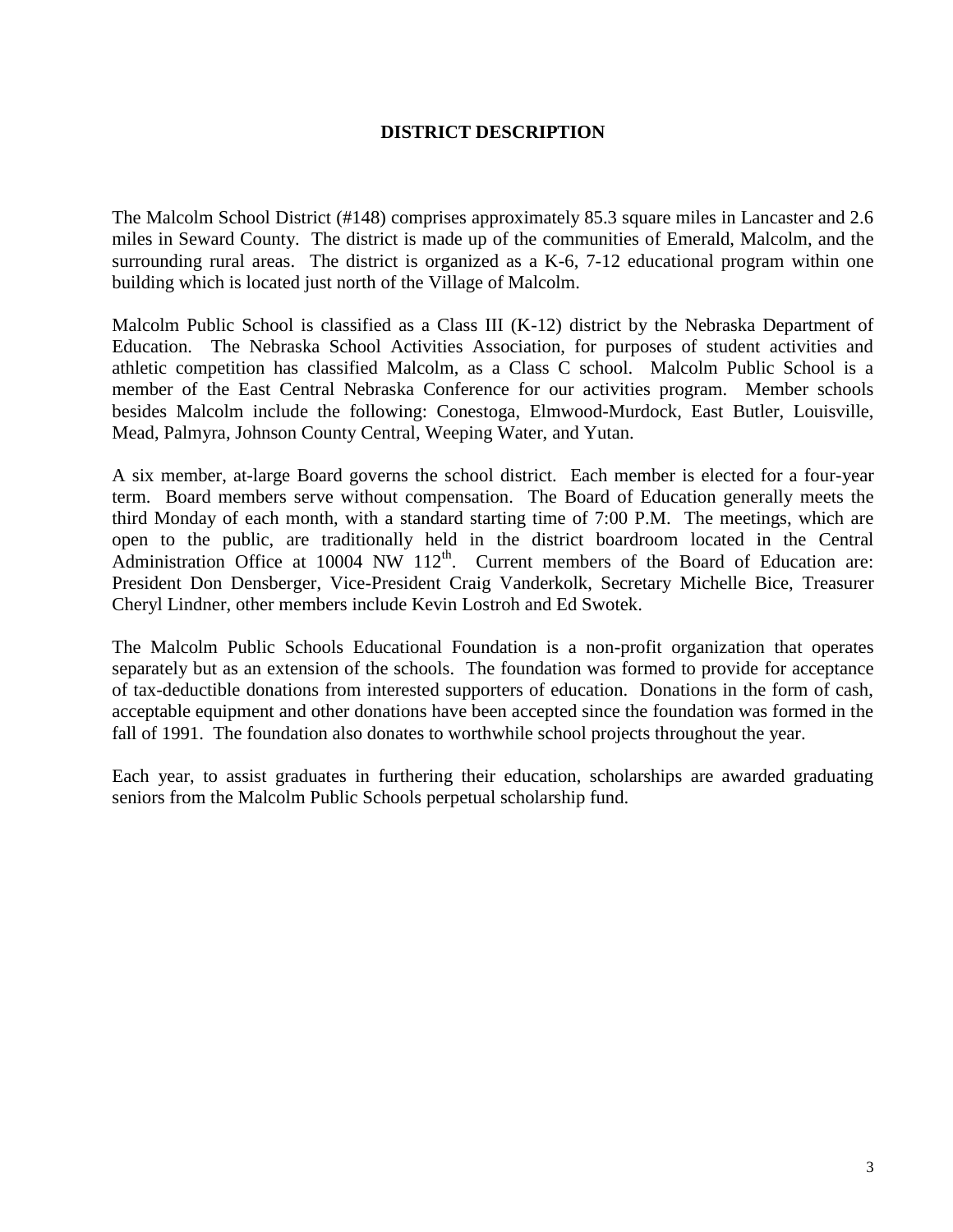#### **DEMOGRAPHIC INFORMATION**

| $05-06$     | $06-07$   | $07-08$   | 08-09     | $09-10$   | $10-11$   | $11 - 12$ |
|-------------|-----------|-----------|-----------|-----------|-----------|-----------|
| $K-31$      | K-39      | $K-41$    | $K - 40$  | $K - 26$  | $K - 36$  | $K-35$    |
| $1 - 35$    | $1 - 31$  | $1 - 43$  | $1 - 39$  | $1 - 39$  | $1 - 25$  | $1 - 36$  |
| $2 - 29$    | $2 - 36$  | $2 - 34$  | $2 - 44$  | $2 - 41$  | $2 - 41$  | $2 - 26$  |
| $3 - 35$    | $3 - 35$  | $3 - 36$  | $3 - 36$  | $3 - 41$  | $3 - 41$  | $3 - 40$  |
| $4 - 25$    | $4 - 36$  | $4 - 37$  | $4 - 37$  | $4 - 35$  | $4 - 40$  | $4 - 38$  |
| $5 - 29$    | $5 - 29$  | $5 - 35$  | $5 - 38$  | $5 - 38$  | $5 - 35$  | $5 - 43$  |
| $6 - 26$    | $6 - 27$  | $6 - 37$  | $6 - 38$  | $6 - 38$  | $6 - 40$  | $6 - 37$  |
| $K-6$ 210   | 233       | 263       | 272       | 258       | 258       | 255       |
| $7 - 42$    | $7 - 29$  | $7 - 29$  | $7 - 40$  | $7 - 39$  | $7 - 38$  | $7 - 40$  |
| $8 - 42$    | $8 - 47$  | $8 - 31$  | $8 - 29$  | $8 - 40$  | $8 - 39$  | $8 - 38$  |
| $9 - 35$    | $9 - 38$  | $9 - 39$  | $9 - 33$  | $9 - 32$  | $9 - 46$  | $9 - 33$  |
| $10 - 45$   | $10 - 32$ | $10 - 41$ | $10 - 40$ | $10 - 32$ | $10 - 31$ | $10 - 46$ |
| $11 - 34$   | $11 - 44$ | $11 - 31$ | $11 - 37$ | $11 - 36$ | $11 - 34$ | $11 - 29$ |
| $12 - 34$   | $12 - 32$ | $12 - 42$ | $12 - 29$ | $12 - 38$ | $12 - 35$ | $12 - 32$ |
| 7-12<br>233 | 232       | 222       | 213       | 208       | 217       | 218       |
| K-12<br>458 | 442       | 455       | 476       | 480       | 475       | 473       |

#### **Student Enrollment Comparison, as of the Last Friday in September:**

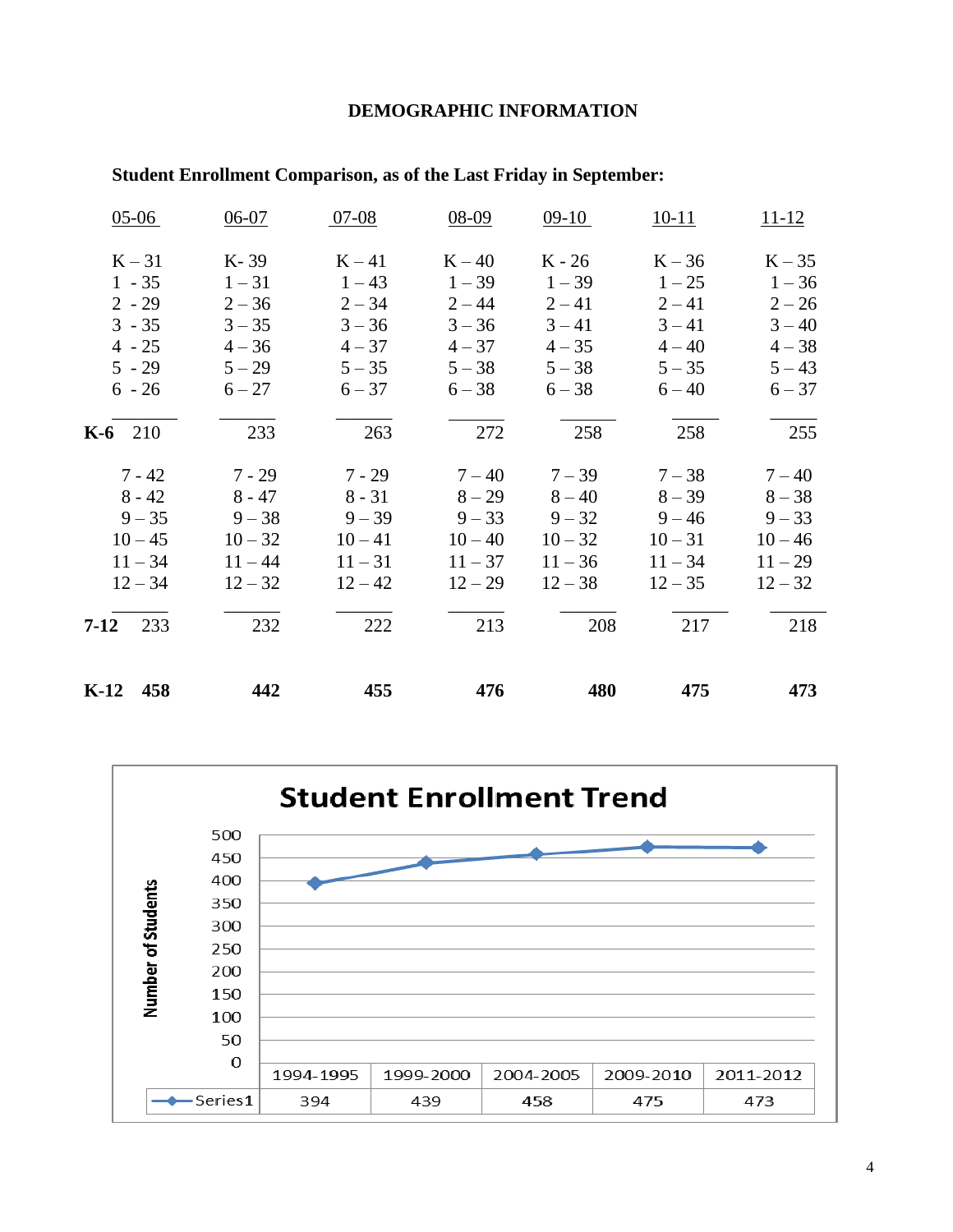#### **Faculty and Support Staffing:**

The Malcolm Public School staff is constantly seeking ways to improve themselves, their knowledge of subject matter, and their instructional skills and techniques. Staff development is an important part of our adult learning process. Staff members gain additional experiences through in-services, and workshops as well as summer and evening college classes. Of the forty seven (47) professional staff members employed, twenty seven - (27) or (57%) faculty members have obtained at least a masters degree. Eighty-nine percent (89%) of the certified staff has earned college hours beyond their initial degree and 100% have attended workshops or in-service experiences to support their instruction.

Twenty-nine (29) professional staff members have 10 or more years of teaching experience. Eight (8) staff members have 20 or more years in education and out of that eight, four (4) staff members have 30 or more years in education. There are eighteen (18) faculty members who have been in the Malcolm Public School System at least 10 years, which provides continuity, stability and excellence in our programs.

#### **Staff Information**

| Administration      | 4              | (1-Supt, 2 Prin., and 1-Director of Student Services)                      |
|---------------------|----------------|----------------------------------------------------------------------------|
| K-6 Teachers        | 19             | $(K-6)$ utilizes team concept - $(K-1-2)$ (3-4) (5-6) (Spch) (Sped) (Tech) |
| 7-12 Teachers       | 15             | (2-Sci, 2-Math, 3-S.S., 3-Lang Arts, 1-IA, 1-Bus, 1-Family Consumer        |
|                     |                | Science, 1-Sped and 1-Technology                                           |
| K-12 Teachers       | 9              | $(.5-SpEd, 1-Spanish, 1-Art, 2-Music, 1-Libr, 1 Reading and 1 –$           |
|                     |                | Guidance, 2-PE)                                                            |
| K-6 Non-Certified   | 9              | (Aides: 1-Health Aid. 7-Sp Ed/Classroom, 1-Elem Ad Ass't)                  |
| 9-12 Non-Certified  | $\overline{4}$ | (Aides: 1-Library, 1-Office Aide, 1 Sped Aid and 1-HS Ad Ass't)            |
| Dist. Non-Certified | 17.5           | (4.5-Cooks, 5.0-Bus Drivers, 6-Main/Custodians and 2-Clerical)             |
| Total # of Staff    | 78             | Not All Are Full Time                                                      |

**Staff - Past and Future:** Increased needs in special education have resulted in MPS increasing its certified and non-certificated staff since 2006. As we have found ways to better engage middle level learners we have also found it took additional instructors, but the improved middle level learning has well been worth the effort and cost.

CF- Certificated Faculty -- NC- Non-Certified

|       | 2006                           | 2007                                                                                                                            | 2008 | 2009 | 2010 | 2011 |
|-------|--------------------------------|---------------------------------------------------------------------------------------------------------------------------------|------|------|------|------|
|       |                                | $43.44 - CF$ $46$ - $CF$ $46$ - $CF$ $47 - CF$ $47 - CF$ $47 - CF$<br>29 - NC 29.75 - NC 30.25 - NC 30 - NC 30.5 - NC 30.5 - NC |      |      |      |      |
| Total | 72.44 75.75 76.25 77 77.5 77.5 |                                                                                                                                 |      |      |      |      |

**Student Transportation:** The transportation department currently includes seven buses (5 route and 2 spare/activity), 2 vans, 1 special education vehicle, and one pick-up truck. The numbers for 10-11 follow:

Route miles for year: 41,063 Average miles driven per day: 236 Students transported daily by this district: 233 Special Education Miles: 179

Average miles driven per bus/per day: 47 Activity trip miles including field trips: 17,876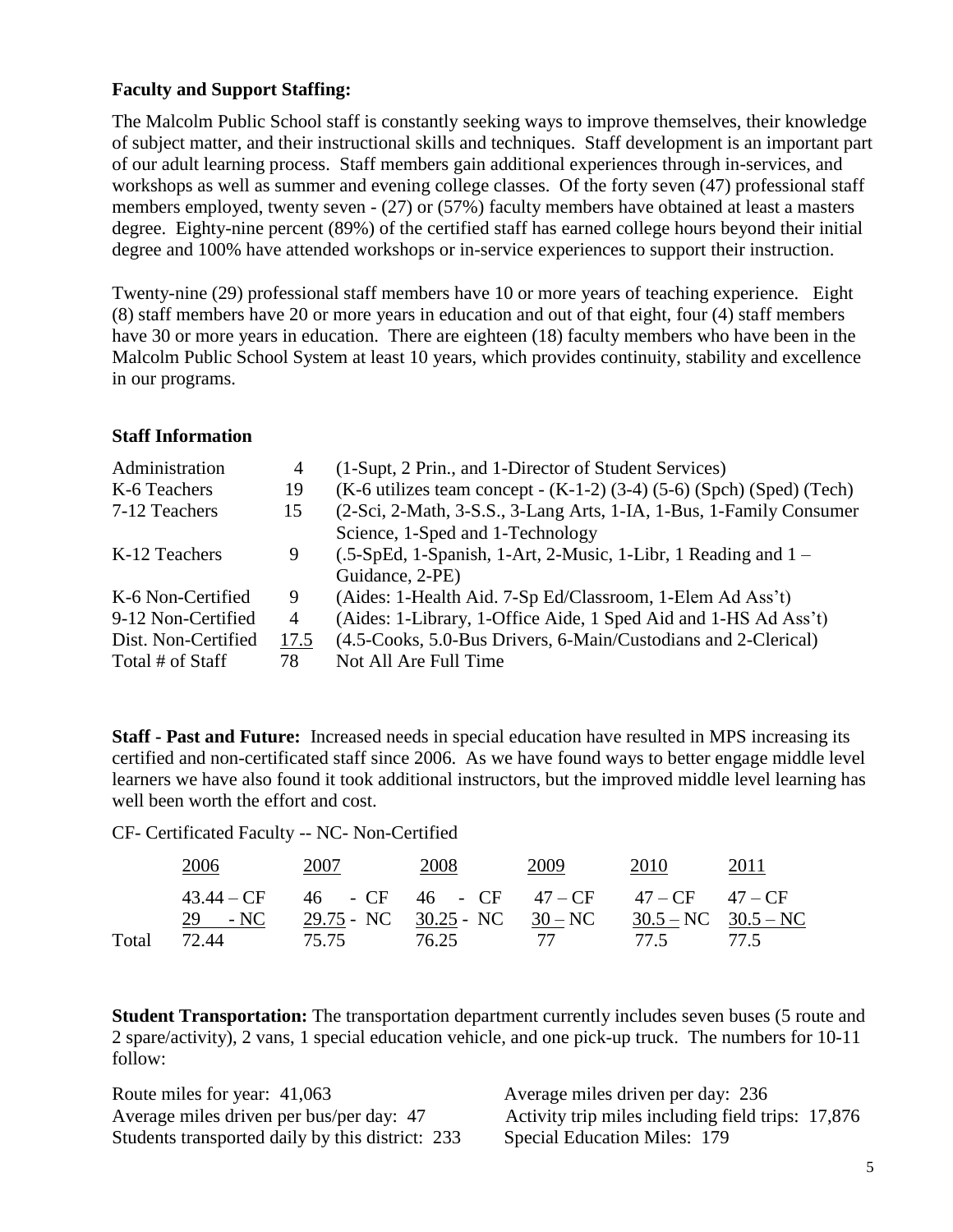### **FINANCIAL INFORMATION**

The financial information prepared for this portion of the report contains data from 2010-2011 and some for 2011-2012. The following information will show you a breakdown of expenses by categories and revenue by source. Included is a levy history that shows the tax levy by Fund over the last fifteen years. You will also be able to see the changes that have occurred in the district's assessed valuation. Also included, is a table that will allow you to track State Aid changes that have occurred over the last several years.

|         | <b>General</b><br><b>Fund</b> |       | <b>Bond QCPUF</b> | <b>Special</b><br>Bldg. | <b>Total</b><br>Levy | <b>Change</b><br>per \$100         | <b>Valuation</b>           |
|---------|-------------------------------|-------|-------------------|-------------------------|----------------------|------------------------------------|----------------------------|
| 1997-98 | 1.2586                        | .2981 |                   | .1399                   | 1.6966               | .61 cents                          | 126,713,030                |
| 1998-99 | 1.0959                        | .3110 |                   | .0000                   | 1.4069               | $-29.59$ cents                     | 127,993,268                |
| 1999-00 | 1.0497                        | .2754 |                   | .0000                   | 1.3251               | $-08.18$ cents                     | 152,212,119                |
| 2000-01 | 1.0999                        | .2711 |                   | .0000                   | 1.3710               | $+04.59$ cents<br><b>Bond Fund</b> | 161,621,644<br>163,916,507 |
| 2001-02 | 1.0349                        | .2266 |                   | .0402                   | 1.3017               | $-06.93$ cents<br><b>Bond Fund</b> | 136,896,931<br>185,267,418 |
| 2002-03 | 1.0223                        | .2112 |                   | .0412                   | 1.2747               | $-02.70$ cents<br><b>Bond Fund</b> | 141,404,829<br>210,661,848 |
| 2003-04 | 1.1031                        | .1621 |                   | .0273                   | 1.2925               | $+01.78$ cents<br><b>Bond Fund</b> | 160,573,362<br>251,384,779 |
| 2004-05 | 1.1105                        | .1541 |                   | .0199                   | 1.2845               | $-00.80$ cents<br><b>Bond Fund</b> | 162,737,454<br>265,405,402 |
| 2005-06 | 1.0317                        | .1439 |                   | .0624                   | 1.2380               | $-04.65$ cents<br><b>Bond Fund</b> | 171,261,407<br>284,337,992 |
| 2006-07 | .9864                         | .1296 |                   | .0660                   | 1.1820               | $-05.60$ cents<br><b>Bond Fund</b> | 191,273,347<br>319,533,238 |
| 2007-08 | 1.0227                        | .1232 |                   | .0506                   | 1.1965               | $+01.45$ cents<br><b>Bond Fund</b> | 196,025,215<br>333,808,416 |
| 2008-09 | 1.0021                        | .1050 |                   | .0478                   | 1.1549               | $-04.16$ cents<br><b>Bond Fund</b> | 206,908,406<br>349,133,182 |
| 2009-10 | 1.0005                        | .0982 |                   | .0494                   | 1.1481               | $-.0068$ cents<br><b>Bond Fund</b> | 214,700,015<br>360,471,342 |
| 2010-11 | 1.0046                        | .1027 |                   | .0453                   | 1.1526               | $+.0045$ cents<br><b>Bond Fund</b> | 216,365,438<br>362,879,005 |
| 2011-12 | .9957                         | .1018 | .03172            | .0505                   | 1.1796               | $+.0270$ cents                     | 234,024,612<br>386,914,208 |

#### **HISTORY OF LEVIES & VALUATIONS**

- The drop in valuation in 1997-98 was due to a change in law that removed the motor vehicle valuation from the total valuation.
- The change in 1999-00 valuation was generally due to county re-valuation
- The difference in value between the General Fund and Bond Fund is the loss of annexed property value (Kawasaki) to Lincoln. Annexed Property remains part of the Bond Fund until paid off.
- The major change in valuation in 2003-04 was due to county re-valuation.
- The increase (11.5%) in property valuation in the 06-07 yr. was due to General Fund and Bond Fund county re-valuation.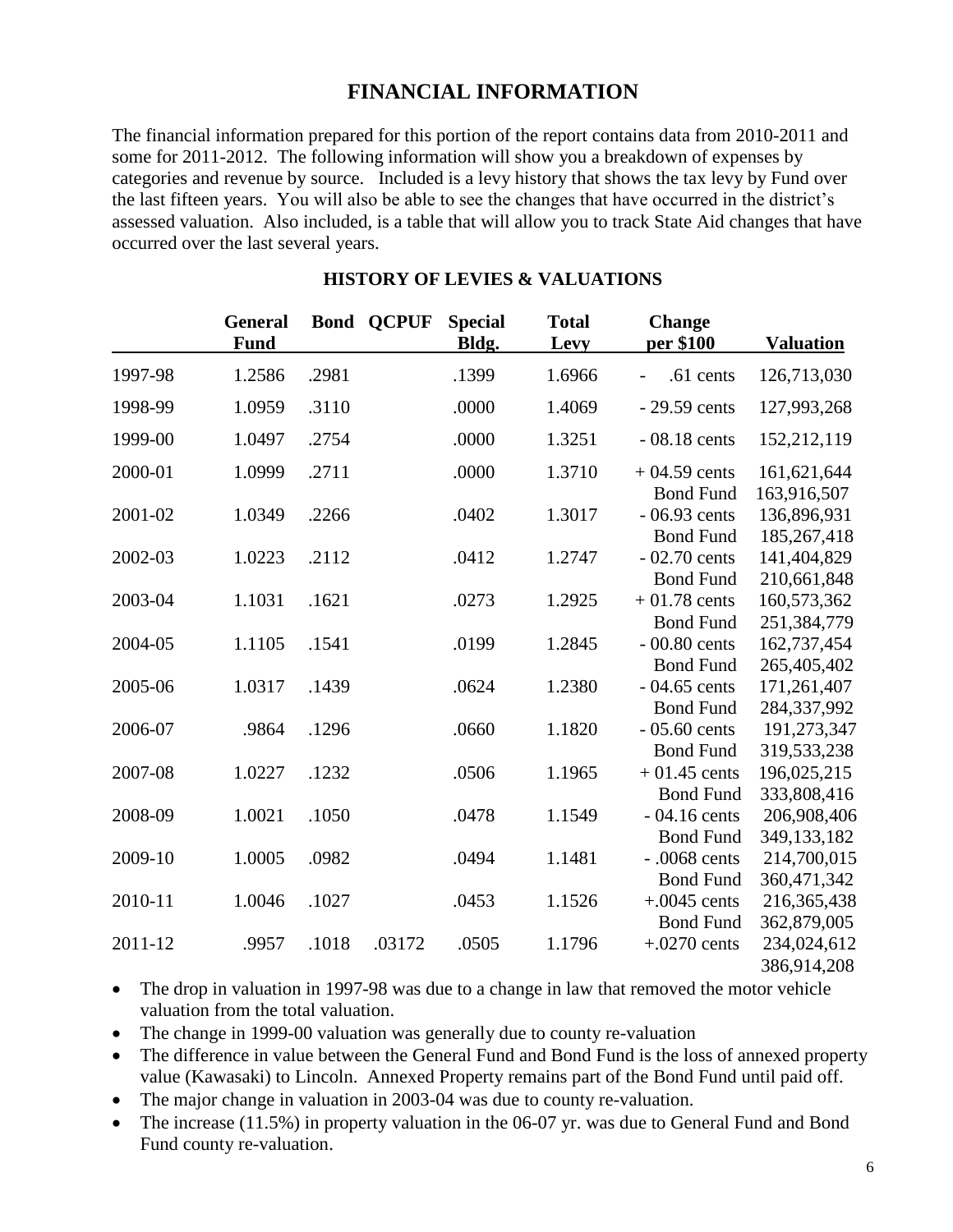#### **FIGURES FROM 10-11 SCHOOL AUDIT REVENUE FOR GENERAL FUND YEAR ENDING AUGUST 31, 2011:**

|            | \$                                                                                                                                                                                                                                                                               | 4,907,705.57   |                                           |
|------------|----------------------------------------------------------------------------------------------------------------------------------------------------------------------------------------------------------------------------------------------------------------------------------|----------------|-------------------------------------------|
|            | \$                                                                                                                                                                                                                                                                               | 14,982.53      |                                           |
| 9,309.41   |                                                                                                                                                                                                                                                                                  |                |                                           |
| 1,983.72   |                                                                                                                                                                                                                                                                                  |                |                                           |
| 3,689.40   |                                                                                                                                                                                                                                                                                  |                |                                           |
|            |                                                                                                                                                                                                                                                                                  |                |                                           |
|            | \$                                                                                                                                                                                                                                                                               | 450,686.99     |                                           |
|            |                                                                                                                                                                                                                                                                                  |                |                                           |
| 32,129.16  |                                                                                                                                                                                                                                                                                  |                |                                           |
| 51,323.00  |                                                                                                                                                                                                                                                                                  |                |                                           |
| 50,078.83  |                                                                                                                                                                                                                                                                                  |                |                                           |
| 104,398.00 |                                                                                                                                                                                                                                                                                  |                |                                           |
|            |                                                                                                                                                                                                                                                                                  |                |                                           |
| 31,206.00  |                                                                                                                                                                                                                                                                                  |                |                                           |
| 48.00      |                                                                                                                                                                                                                                                                                  |                |                                           |
| 0.00       |                                                                                                                                                                                                                                                                                  |                |                                           |
| 0.00       |                                                                                                                                                                                                                                                                                  |                |                                           |
| 7,463.00   |                                                                                                                                                                                                                                                                                  |                |                                           |
|            |                                                                                                                                                                                                                                                                                  |                |                                           |
|            |                                                                                                                                                                                                                                                                                  |                |                                           |
|            |                                                                                                                                                                                                                                                                                  |                |                                           |
|            |                                                                                                                                                                                                                                                                                  |                |                                           |
|            |                                                                                                                                                                                                                                                                                  |                |                                           |
|            |                                                                                                                                                                                                                                                                                  |                |                                           |
|            |                                                                                                                                                                                                                                                                                  |                |                                           |
|            |                                                                                                                                                                                                                                                                                  |                |                                           |
|            |                                                                                                                                                                                                                                                                                  |                |                                           |
|            |                                                                                                                                                                                                                                                                                  |                |                                           |
|            |                                                                                                                                                                                                                                                                                  |                |                                           |
|            |                                                                                                                                                                                                                                                                                  |                |                                           |
|            |                                                                                                                                                                                                                                                                                  |                |                                           |
|            |                                                                                                                                                                                                                                                                                  |                |                                           |
|            |                                                                                                                                                                                                                                                                                  |                |                                           |
|            |                                                                                                                                                                                                                                                                                  |                |                                           |
|            |                                                                                                                                                                                                                                                                                  |                |                                           |
|            |                                                                                                                                                                                                                                                                                  |                |                                           |
|            |                                                                                                                                                                                                                                                                                  |                |                                           |
|            |                                                                                                                                                                                                                                                                                  |                |                                           |
|            |                                                                                                                                                                                                                                                                                  |                |                                           |
|            |                                                                                                                                                                                                                                                                                  |                |                                           |
|            |                                                                                                                                                                                                                                                                                  |                |                                           |
|            |                                                                                                                                                                                                                                                                                  |                |                                           |
|            |                                                                                                                                                                                                                                                                                  |                |                                           |
|            |                                                                                                                                                                                                                                                                                  |                |                                           |
|            | 1,983,101.42<br>185,731.58<br>4,216.03<br>460.24<br>7,221.77<br>400.00<br>7,332.39<br>408.50<br>20,599.85<br>3,469.32<br>1,771,035.11<br>235,242.00<br>4,801.00<br>4,591.00<br>6,089.24<br>51,310.97<br>64,439.77<br>90,435.86<br>1150.00<br>17,705.00<br>3,104.00<br>153,232.00 | \$<br>\$<br>\$ | 2,188,871.93<br>24,069.17<br>2,229,094.95 |

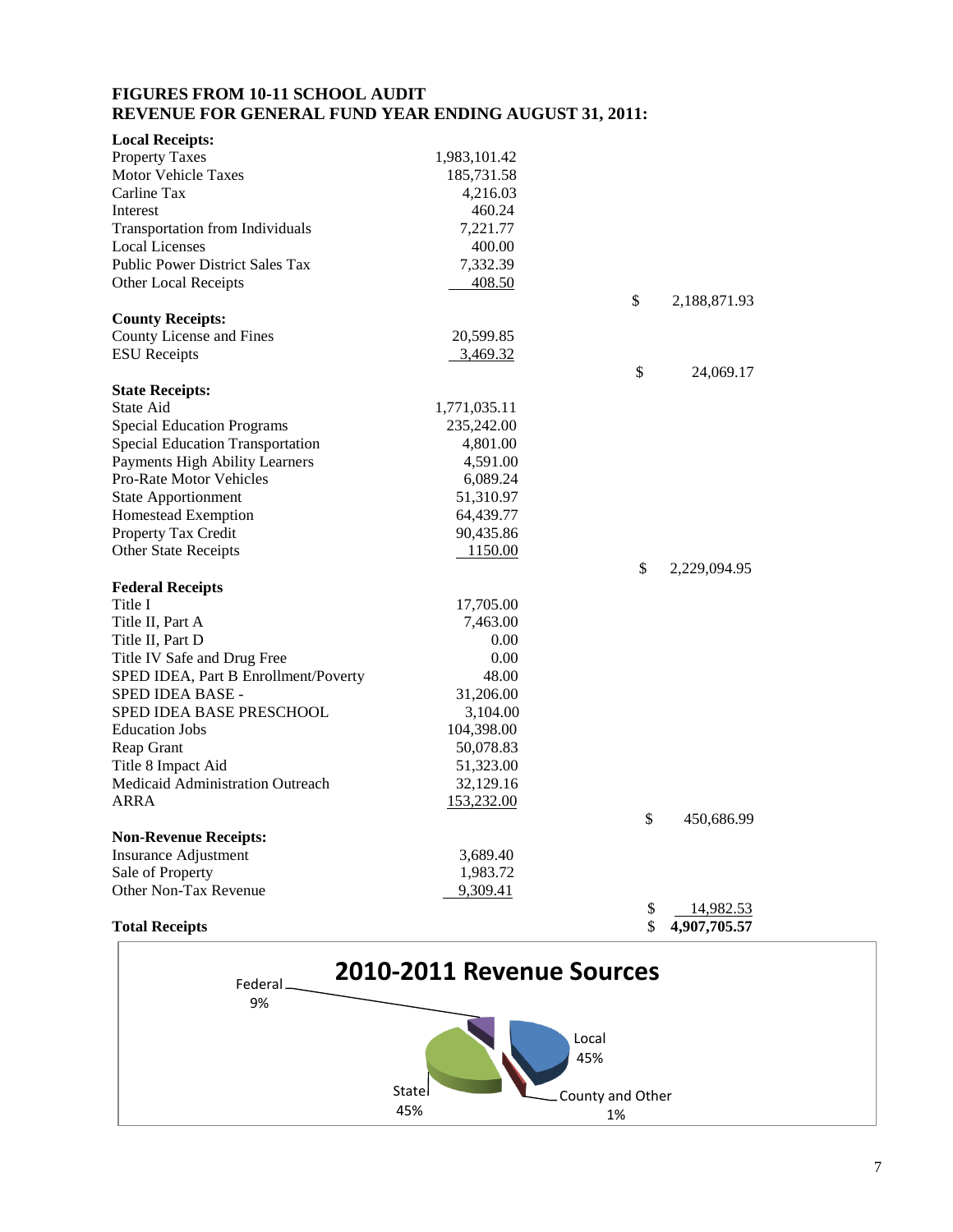#### **DISBURSEMENTS FOR GENERAL FUND - SCHOOL YEAR ENDED AUGUST 31, 2011:**

| <b>General Instruction</b>                           | \$2,303,199.23 |                |
|------------------------------------------------------|----------------|----------------|
| Special Education Instruction                        | 472,641.16     |                |
| <b>Guidance Services</b>                             | 80,592.40      |                |
| <b>Health Services</b>                               | 22,027.58      |                |
| Other Pupil Support Services                         | 160,997.99     |                |
| Support Services - Staff                             | 80,086.10      |                |
| Board of Education                                   | 37,718.83      |                |
| <b>Executive Administration Services</b>             | 173,067.34     |                |
| Office of the Principal                              | 289,977.02     |                |
| <b>General Business Support Services</b>             | 194,642.17     |                |
| <b>Other Vehicle Disbursements</b>                   | 5,543.38       |                |
| <b>Operation of Plant</b>                            | 465,252.11     |                |
| Maintenance of Plant                                 | 47,790.49      |                |
| <b>Pupil Transportation</b>                          | 153,392.26     |                |
| Pupil Transportation - Special Education             | 1,831.25       |                |
| <b>State Categorical Programs</b>                    | 7,529.32       |                |
| <b>Federal Programs</b>                              | 413,549.80     |                |
| <b>Transfers</b>                                     | 20,000.00      |                |
| <b>Total Budget of Disbursements &amp; Transfers</b> | \$4,929,838.43 |                |
| Fund Balance, September 1, 2010                      |                | \$1,386,341.44 |
| Receipts $2010/11$                                   | 4,907,705.57   |                |

Disbursements 2010/11 **4,929,838.43**  $-22,132.86$ 

## Fund Balance, September 1, 2011 **\$ 1,364,208.58**

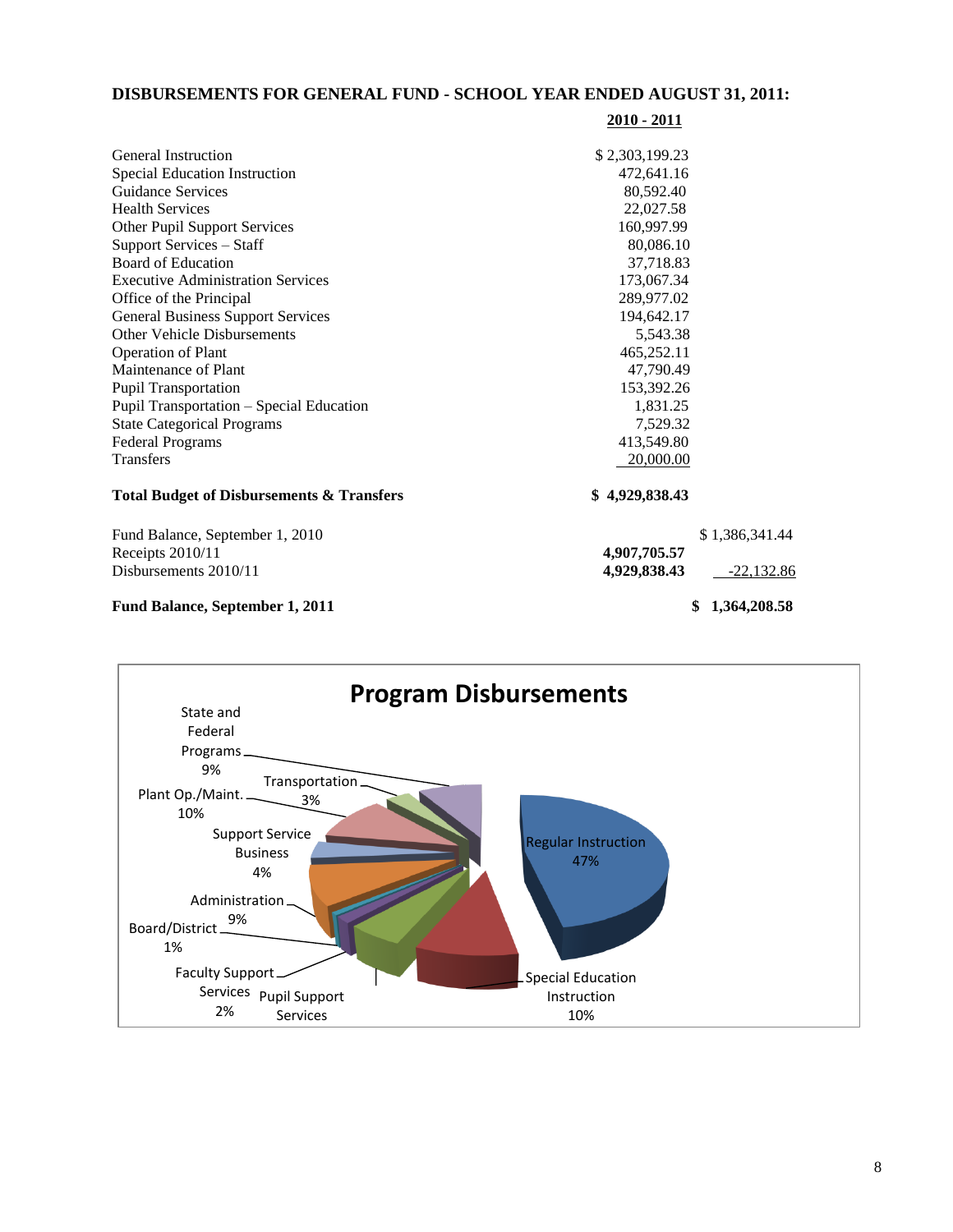|         |               |               | TALUATIVIA DIMAINDU ITA DI "COURTILED UN DIBTINICT |              |  |  |
|---------|---------------|---------------|----------------------------------------------------|--------------|--|--|
|         | Lancaster     | <b>Seward</b> | <b>Oak Valley</b>                                  | <b>Total</b> |  |  |
| 1997-98 | 116, 317, 295 | 1,992,121     | 8,403,614                                          | 126,713,030  |  |  |
| 1998-99 | 117,019,098   | 2,411,752     | 8,562,418                                          | 127,993,268  |  |  |
| 1999-00 | 139.618.633   | 2.737.631     | 9855855                                            | 152.212.119  |  |  |

#### **VALUATION BREAKDOWN BY COUNTIES OR DISTRICT**

| 1997-98  |              | 110.317.293   | 1,992,121 | 0.405.014  | 120,713,030 |
|----------|--------------|---------------|-----------|------------|-------------|
| 1998-99  |              | 117,019,098   | 2,411,752 | 8,562,418  | 127,993,268 |
| 1999-00  |              | 139,618,633   | 2,737,631 | 9,855,855  | 152,212,119 |
| 2000-01  | General      | 148,229,724   | 2,949,305 | 10,442,615 | 161,621,644 |
|          | <b>Bond</b>  | 150,524,587   | 2,949,305 | 10,442,615 | 163,916,507 |
| 2001-02  | General      | 122,609,395   | 3,084,399 | 11,203,137 | 136,896,931 |
|          | Bond         | 170,979,882   | 3,084,399 | 11,203,137 | 185,267,418 |
| 2002-03  | General      | 127,004,294   | 3,724,689 | 10,675,846 | 141,404,829 |
|          | <b>Bond</b>  | 196,261,313   | 3,724,689 | 10,675,846 | 210,661,848 |
| 2003-04  | General      | 144,168,306   | 3,939,533 | 12,465,523 | 160,573,362 |
|          | Bond         | 234,979,723   | 3,939,533 | 12,465,523 | 251,384,779 |
| 2004-05  | General      | 146,081,427   | 4,373,332 | 12,282,695 | 162,737,454 |
|          | <b>Bond</b>  | 248,749,375   | 4,373,332 | 12,282,695 | 265,405,402 |
| 2005-06  | General      | 154,235,649   | 4,483,484 | 12,542,274 | 171,261,407 |
|          | <b>B</b> ond | 267, 312, 234 | 4,483,484 | 12,542,274 | 284,337,992 |
| 2006-07  | General      | 186,499,146   | 4,774,201 | included   | 191,273,347 |
|          | Bond         | 314,759,037   | 4,774,201 | included   | 319,533,238 |
| 2007-08  | General      | 191,199,218   | 4,825,997 | included   | 196,025,215 |
|          | <b>Bond</b>  | 328,982,419   | 4,825,997 | included   | 333,808,416 |
| 2008-09  | General      | 201,899,997   | 5,008,409 | included   | 206,908,406 |
|          | <b>Bond</b>  | 344, 124, 773 | 5,008,409 | included   | 349,133,182 |
| 2009-10  | General      | 209, 147, 879 | 5,552,136 | included   | 214,700,015 |
|          | <b>Bond</b>  | 354,919,206   | 5,552,136 | included   | 360,471,342 |
| 20010-11 | General      | 210,790,670   | 5,574,768 | included   | 216,365,438 |
|          | Bond         | 357, 304, 237 | 5,574,768 | included   | 362,879,005 |
| 20011-12 | General      | 228, 205, 504 | 5,819,108 | included   | 234,024,612 |
|          | <b>Bond</b>  | 381,095,100   | 5,819,108 | included   | 386,914,208 |
|          |              |               |           |            |             |

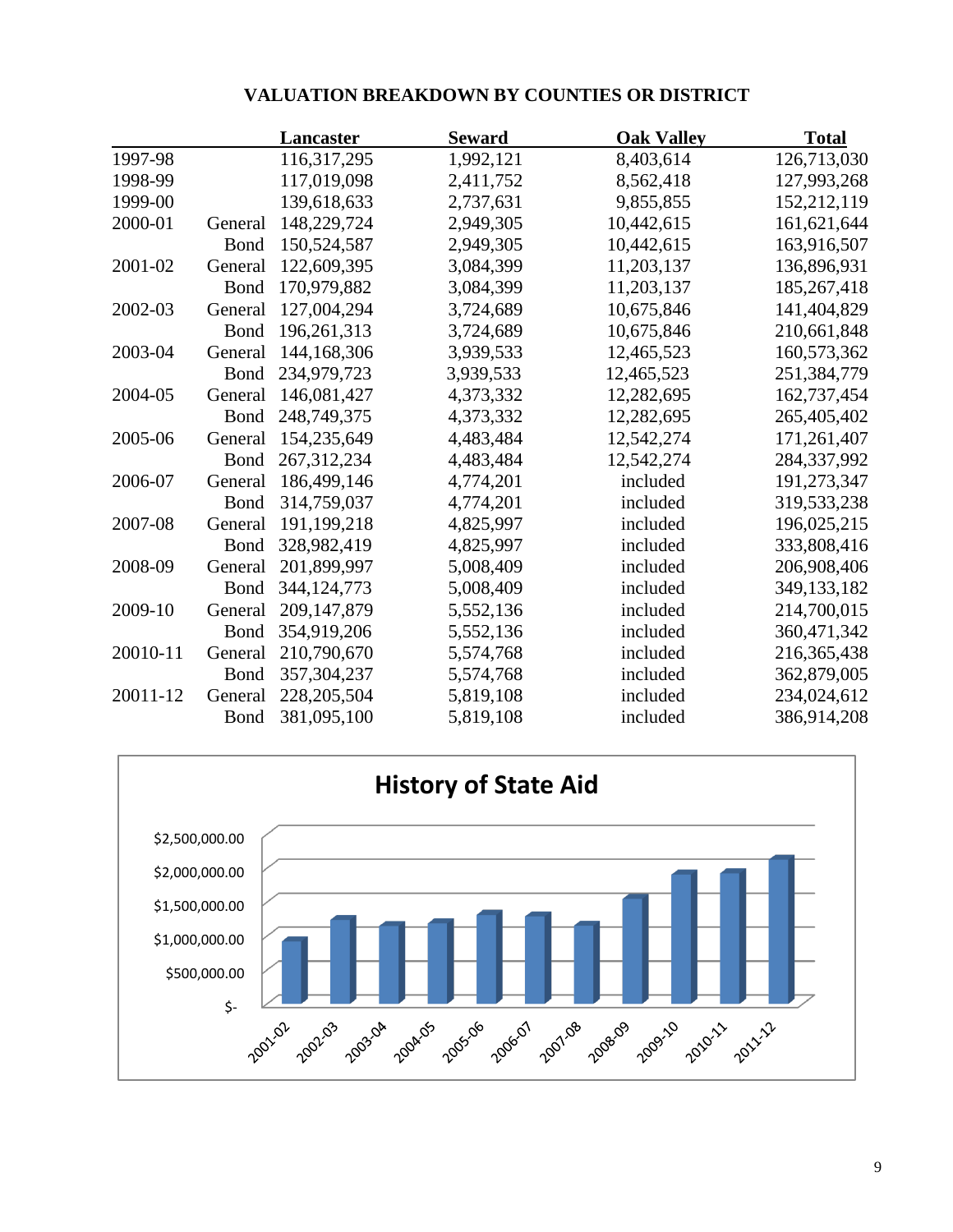# **Testing Results and Student Achievement for 2010 - 2011**

Throughout Nebraska, schools are using a variety of approaches to school improvement. For the last several years, Malcolm Public School has utilized the Nebraska Research Based school improvement process. This process uses a framework developed by curriculum specialists of Nebraska's Educational Service Units. The result of this process is the development of an Action Plan for improving learning. It often incorporates knowledge or processes drawn from "effective schools" workshops, "A+ Achieving Excellence" workshops, or the Minnesota Educational Effectiveness Process. Generally, an Action Plan is implemented over a three to five year time period. Our school improvement plan is designed to be continually evolving, extending and expanding. There is no end, only brief interruptions for evaluation of progress on Action Plans.

Prior to the 2009-2010 school year, Malcolm Public School used the California Achievement Test as our national norm reference test, which provided us with one measure of student achievement. In 2009-2010 we moved to the NWEA-MAP testing for our national norm reference test, because it provided staff with more individual student feedback which would aid and improve instruction. No matter which norm referenced test a school selects, it will only test between 20-40 percent of the instructed subject area (state standards). Norm referenced testing should be just one of many ways a school assesses its students and its effectiveness teaching core curriculum.

#### **EXPLORE TEST**

The EXPLORE Test is given to  $8<sup>th</sup>$  graders. This assessment measures students' achievement of knowledge in four basic core subjects: English, Mathematics, Reading, and Science Reasoning. In addition, students complete an interest inventory and a needs assessment. The interest inventory links the student's interests to careers where those interests are of value. When the test results are returned, our Guidance Counselor goes through the results with the students, who each have a workbook that helps them link career choices to their interest inventory. Additionally, students complete a need assessment that informs our staff of the students' perceived needs for improved study skills, assistance in college and career planning, and their need for financial planning assistance.

Below are the mean scores on Malcolm students for the past five years as compared to the national scores. National normative data for years 06-10 are based on students who took all four academic tests within standard time limits as part of a national study conducted in fall 2005. Note: When comparing local and national means, differences in English or Reading scores of 2.1 or smaller, and differences in other test scores of 1.7 or smaller, are not likely to be statistically significant.

| Year | Group $&#</math></th><th>English</th><th>Math</th><th>Reading</th><th>Science</th><th>Composite</th></tr><tr><td></td><td><b>Students</b></td><td></td><td></td><td></td><td>Reasoning</td><td></td></tr><tr><td>2006-2007</td><td>Malcolm <math>(42)</math></td><td>15.3</td><td>16.2</td><td>14.7</td><td>16.5</td><td>15.8</td></tr><tr><td></td><td><b>National</b></td><td>13.9</td><td>14.4</td><td>13.9</td><td>15.9</td><td>14.7</td></tr><tr><td>2007-2008</td><td>Malcolm (31)</td><td>15.6</td><td>14.3</td><td>14.9</td><td>16.7</td><td>15.4</td></tr><tr><td></td><td>National</td><td>14.2</td><td>15.1</td><td>13.8</td><td>15.9</td><td>14.9</td></tr><tr><td>2008-2009</td><td>Malcolm (28)</td><td>16.1</td><td>15.4</td><td>14.6</td><td>17.0</td><td>15.9</td></tr><tr><td></td><td><b>National</b></td><td>14.2</td><td>15.1</td><td>13.8</td><td>15.9</td><td>14.9</td></tr><tr><td>2009-2010</td><td>Malcolm <math>(35)</math></td><td>17.3</td><td>17.0</td><td>16.3</td><td>18.4</td><td>17.3</td></tr><tr><td></td><td>National</td><td>14.2</td><td>15.1</td><td>13.8</td><td>15.9</td><td>14.9</td></tr><tr><td>2010-2011</td><td>Malcolm (36)</td><td>17.1</td><td>16.0</td><td>15.8</td><td>17.2</td><td>16.6</td></tr><tr><td></td><td>National</td><td>14.2</td><td>15.1</td><td>13.8</td><td>15.9</td><td>14.9</td></tr></tbody></table>$ |
|------|-----------------------------------------------------------------------------------------------------------------------------------------------------------------------------------------------------------------------------------------------------------------------------------------------------------------------------------------------------------------------------------------------------------------------------------------------------------------------------------------------------------------------------------------------------------------------------------------------------------------------------------------------------------------------------------------------------------------------------------------------------------------------------------------------------------------------------------------------------------------------------------------------------------------------------------------------------------------------------------------------------------------------------------------------------------------------------------------------------------------------------------------------------------------------------------------------------------------------------------------------------------------------------------------------------------------------------------------------------------------------------|
|------|-----------------------------------------------------------------------------------------------------------------------------------------------------------------------------------------------------------------------------------------------------------------------------------------------------------------------------------------------------------------------------------------------------------------------------------------------------------------------------------------------------------------------------------------------------------------------------------------------------------------------------------------------------------------------------------------------------------------------------------------------------------------------------------------------------------------------------------------------------------------------------------------------------------------------------------------------------------------------------------------------------------------------------------------------------------------------------------------------------------------------------------------------------------------------------------------------------------------------------------------------------------------------------------------------------------------------------------------------------------------------------|

#### **EXPLORE TEST RESULTS – 8 th Graders take the Explore**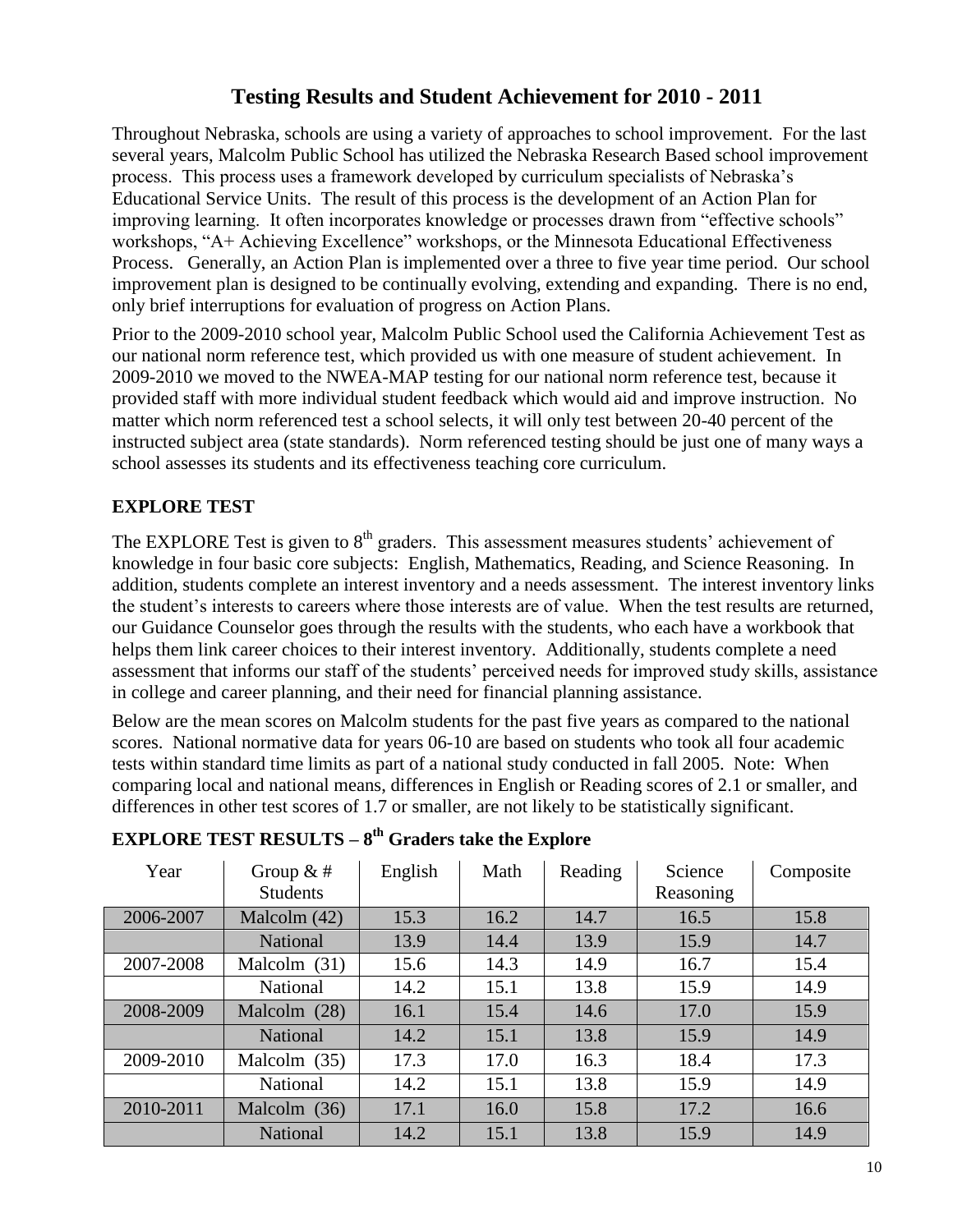#### **PLAN TEST**

The PLAN Test, which is a follow-up to the EXPLORE test, is given to 10<sup>th</sup> graders. It also consists of academic testing in English, Mathematics, Reading and Science Reasoning, as well as an interest inventory and a needs assessment. As in the EXPLORE test, the focus of the PLAN test is to look at careers that match a student's academic performance as well as their interests. The  $10<sup>th</sup>$  graders also receive a workbook to assist them in working through the process of identifying careers, starting with the basic career clusters, and then investigating specific careers within those clusters. Our Guidance Counselor spends a minimum of one class period going through the workbooks with the students. Below are the mean scores of Malcolm students as compared to national mean scores for the past five years. National normative data (2006-2010) are based on  $10<sup>th</sup>$  grade students who took all four academic tests within standard time limits as part of a national study conducted in fall 2005. Please note that differences in Science Reasoning or Composite scores of 1.4 or smaller and differences in other test scores of 1.9 or smaller are not likely to be statistically significant.

| Year    | <b>Group and</b><br>Student# | <b>English</b> | <b>Math</b> | <b>Reading</b> | <b>Science</b><br><b>Reasoning</b> | Composite |
|---------|------------------------------|----------------|-------------|----------------|------------------------------------|-----------|
| 2006-07 | Malcolm $(27)$               | 17.4           | 17.6        | 17.7           | 18.3                               | 18.0      |
|         | National                     | 16.1           | 16.3        | 15.8           | 17.4                               | 16.5      |
| 2007-08 | Malcolm (37)                 | 16.5           | 17.5        | 18.8           | 19.1                               | 18.0      |
|         | National                     | 16.9           | 17.4        | 16.9           | 18.2                               | 17.5      |
| 2008-09 | Malcolm (33)                 | 18.5           | 18.1        | 18.9           | 19.6                               | 18.8      |
|         | National                     | 16.9           | 17.4        | 16.9           | 18.2                               | 17.5      |
| 2009-10 | Malcolm (31)                 | 18.0           | 16.5        | 18.5           | 18.7                               | 18.0      |
|         | National                     | 16.9           | 17.4        | 16.9           | 18.2                               | 17.5      |
| 2010-11 | Malcolm $(27)$               | 18.1           | 18.6        | 19.1           | 20.0                               | 19.1      |
|         | National                     | 16.9           | 17.4        | 16.9           | 18.2                               | 17.5      |

## **PLAN TEST RESULTS – 10th Graders take the Plan Test**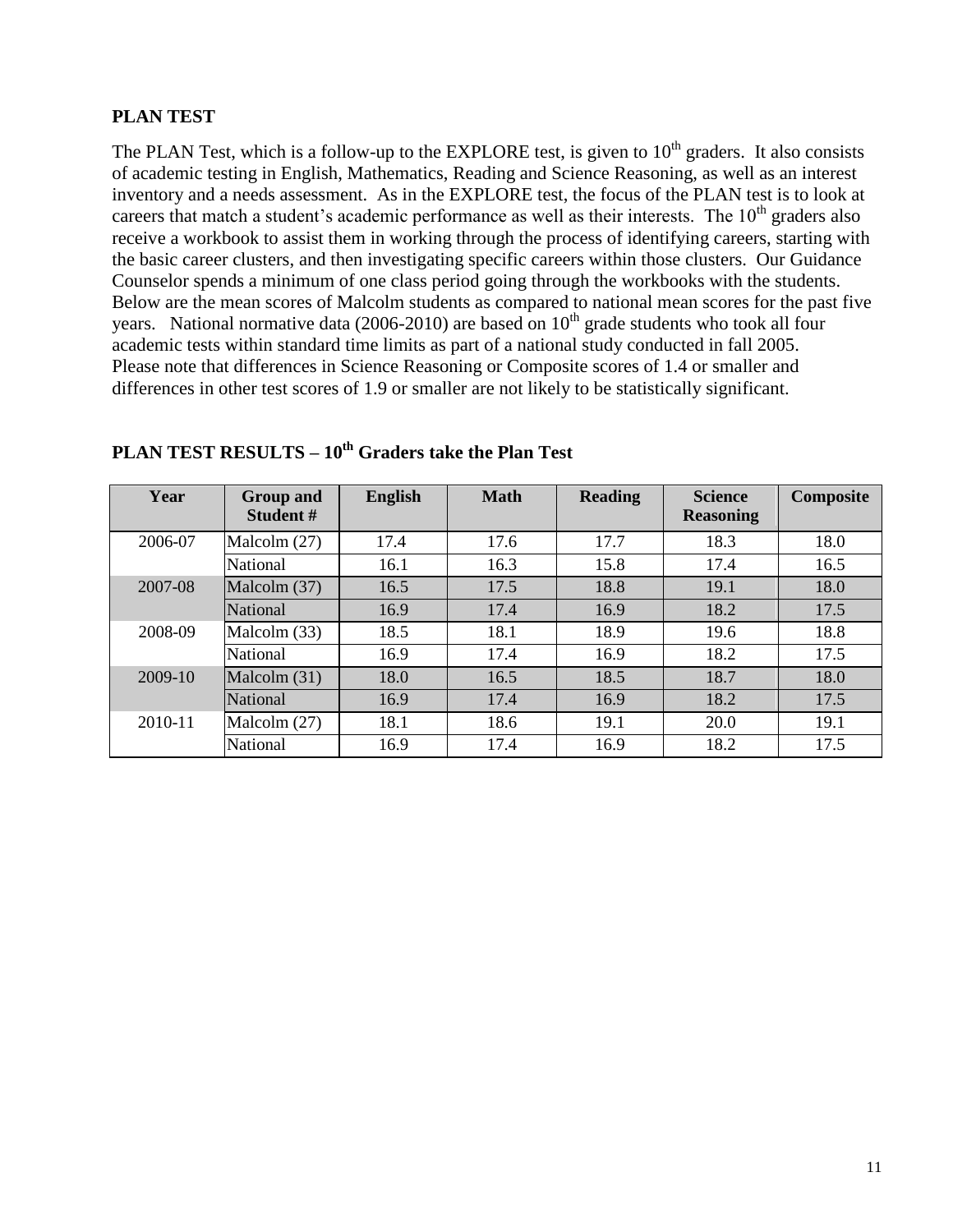#### **NORM REFERENCE TESTING**

#### **NWEA MAP TEST – (Norm Reference Test given to 1st-8th and 11th Grades)**

The Northwest Evaluation Association (NWEA) MAP test is a norm-reference assessment that we have selected to measure the performance levels of our students. Unlike our former norm-referenced test, NWEA is a dynamic and adaptive test that uses interactive technologies which adjust the difficulty of the questions (in real-time) to match the students' current performance levels. We feel that this test reflects our philosophy of challenging students without overwhelming them. Because of this, we feel that we can eliminate a couple of testing variables that can have a negative effect on performance and data accuracy; frustration and/or boredom. As a result, we are confident that we are getting the most accurate data available from a norm-reference test.



#### **NWEA MAP: 3rd, 4th, 5th, 6th, 7th, 8th, 11th GRADE NORM-REFERENCE TEST RESULTS**

# **Malcolm 3-8 Average Reading RIT**



 RIT: a proprietary, equal interval measurement that allows us to track growth and compare regardless of the age of the students or the time they were tested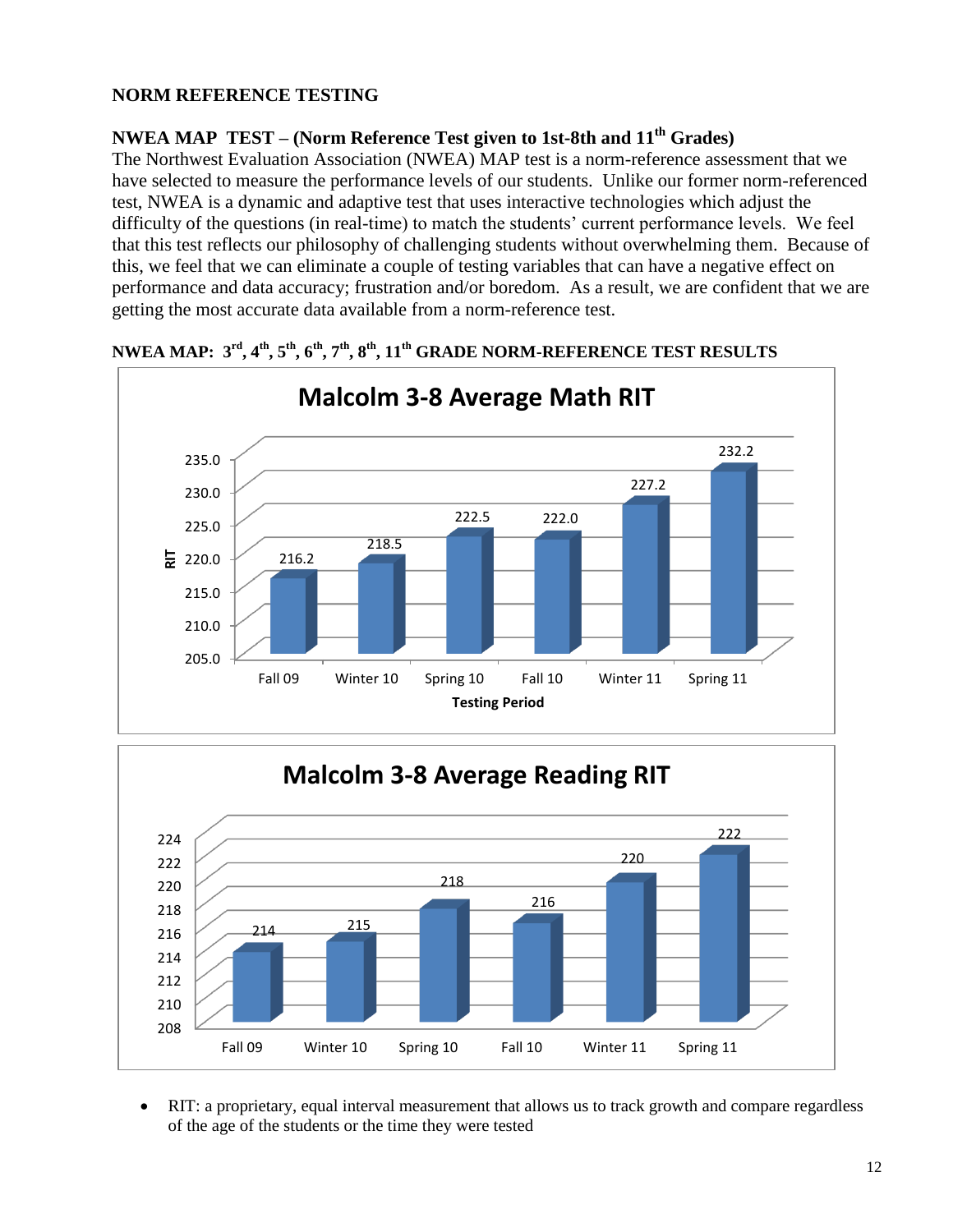#### **NEBRASKA STATE ACCOUNTABILITY (NeSA)**

The legislative sessions of 2007 and 2008 produced drastic changes in standards and assessment for Nebraska schools. The new system relies on a common test where individual school districts can and will be compared. The transition from the old system (STARS) to the new system (NeSA) will happen over a three year period. In the 2009-2010 school year, reading was assessed using the NeSA format, while math and science continued to be assessed using STARS. In the 2010-2011 school year, reading and math were assessed using the NeSA format, while science continued with STARS. Finally, in 2011-2012, reading, math and science will all be assessed using NeSA.

#### **NeSA READING**

During the 2010-2011 school year, grades 3-8 and 11 were given the NeSA reading test. The test was administered to 100% of the student population with only approved accommodations for special education students.



- The class of 2020 performed below the state average
- All classes 2012-2019 performed better than the state average
- The class of 2017 performed at a 90% proficient rate



- The class of 2018 failed to improve in their % proficiency score
- All but one class was at 74% proficient or better
- Classes 2019, 2017, 2016, and 2015 all improved their % proficiency score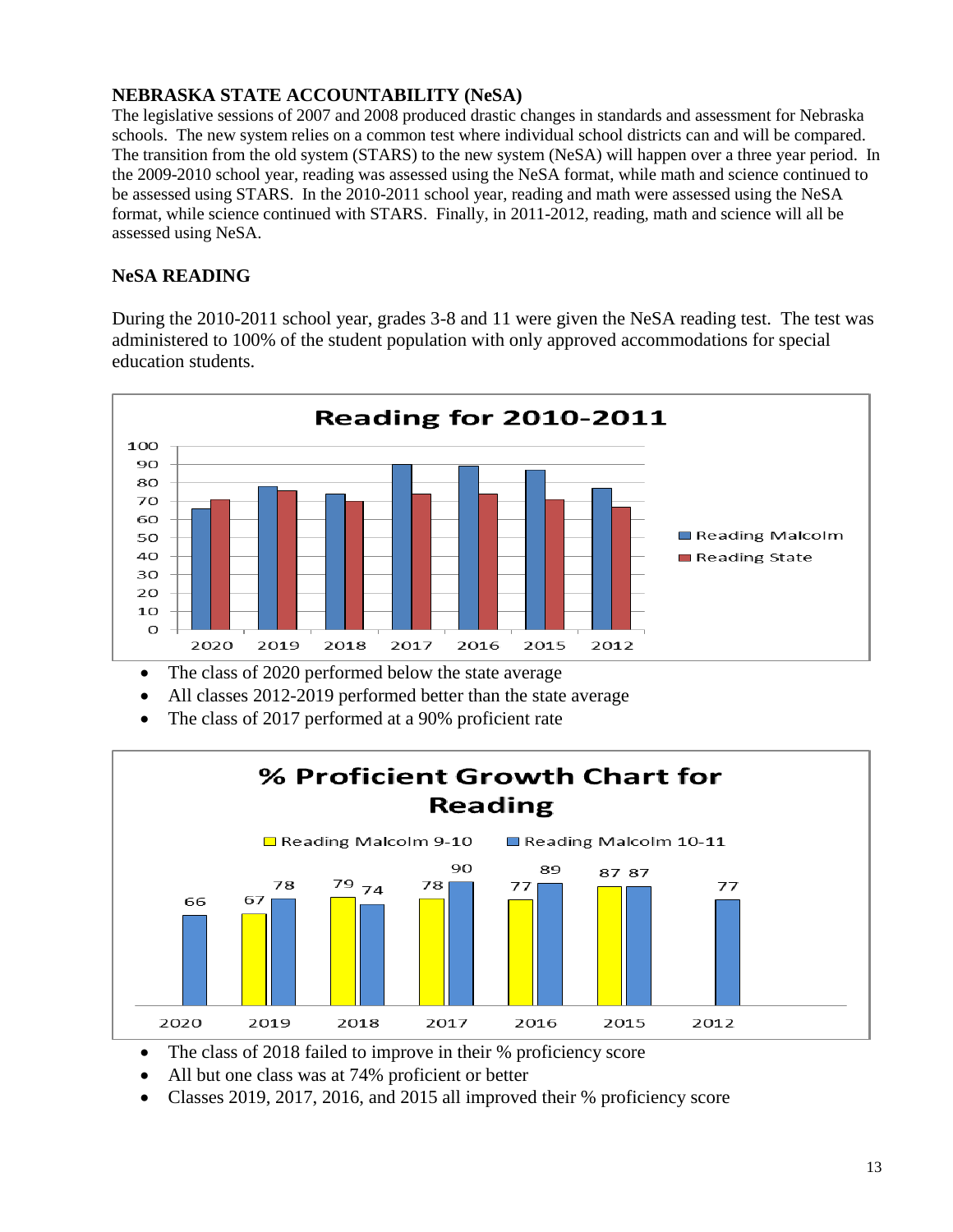#### **NeSA Math**

During the 2010-2011 school year, grades 3-8 and 11 were given the NeSA Math test. The test was administered to 100% of the student population with only approved accommodations for special education students.



- The class of 2020 performed below the state average
- All classes 2012-2019 performed better than the state average

**STATE WRITING ASSESSMENT:** In 2010-11, the STATE WRITING ASSESSMENT was given to students in grades 4, 8, & 11 with no special education accommodations. Grade 4 scored 98% proficient, and grade 8 scored 95% proficient.

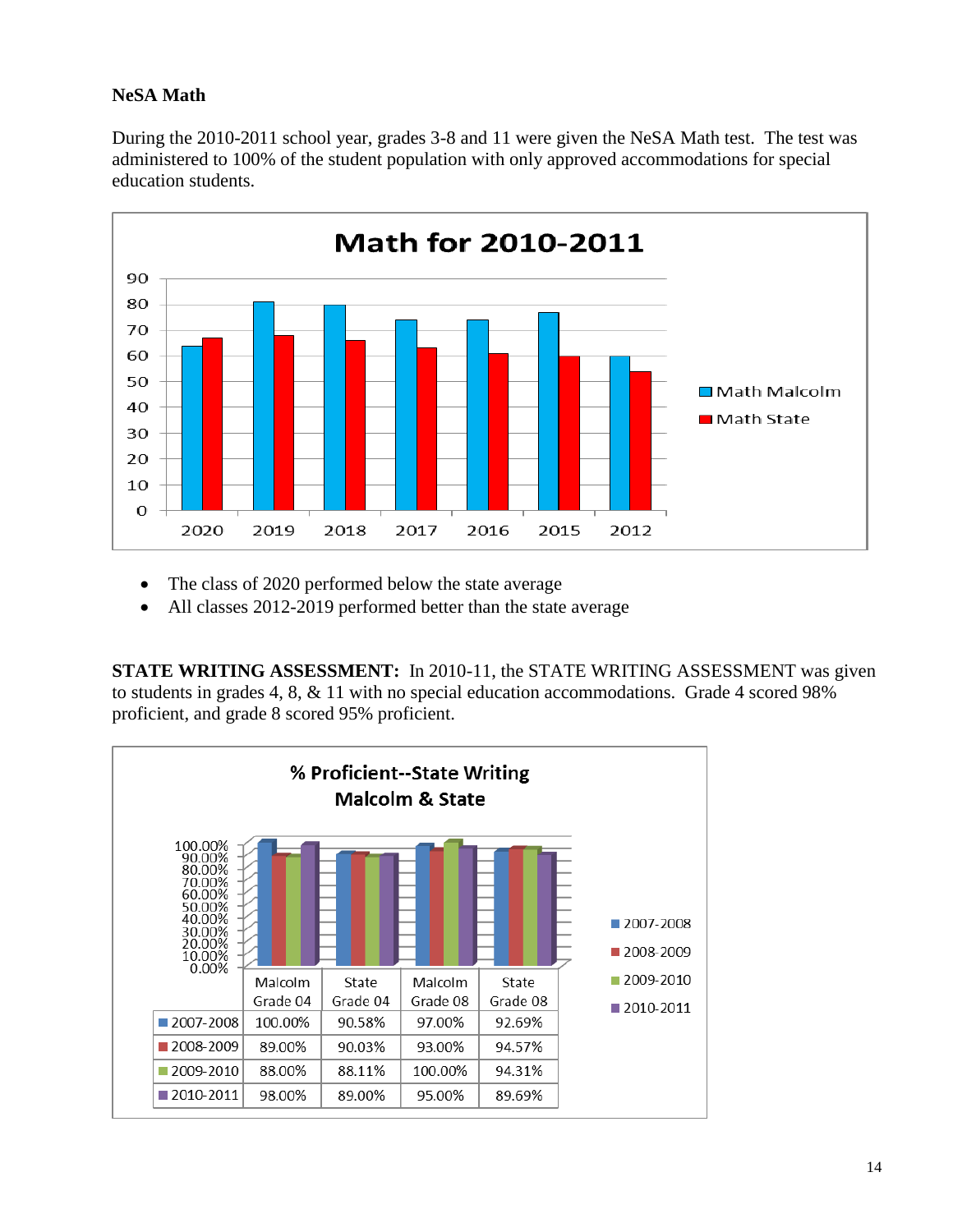#### **STATE STANDARDS – SCIENCE:**

The following chart indicates the percentage of students who met or exceeded the State Standards in Science. Data was first collected at the student level beginning in the 2007-2008 school year. For the third year in a row, Malcolm's grades 5, 8, and 11 score a perfect 100% proficient.



#### **NO CHILD LEFT BEHIND AND ADEQUATE YEARLY PROGRESS (AYP)**

#### **SUMMARY OF ACCOUNTABILITY: In 2010, Malcolm Public School met all Federal AYP targets.**

 $4<sup>th</sup>$  Grade: 8 Federal Accountability: **Met** Federal Accountability: **Met** Federal Accountability: **Met** 2 yrs. Continuous Progress: **Met** 2 yrs. Continuous Progress: **Met** 2 yrs. Continuous Progress: **Met**

 $8<sup>th</sup>$  Grade: 11<sup>th</sup> Grade:

State Standards Accountability: **Met** State Standards Accountability: **Met** State Standards Accountability**: Met**

Fourth Grade Students Meeting or Exceeding Reading Standards: **Met** Eighth Grade Students Meeting or Exceeding Reading Standards: **Met** Junior Students Meeting or Exceeding Reading Standards**: Met**

Fourth Grade Students Meeting or Exceeding Math Standards: **Met** Eighth Grade Students Meeting or Exceeding Math Standards: **Met** Junior Students Meeting or Exceeding Math Standards: **Met**

Fifth Grade Students Meeting or Exceeding Science Standards: **Met** Eighth Grade Students Meeting or Exceeding Science Standards: **Met** Twelfth Grade Students Meeting or Exceeding Science Standards: **Met**

Writing goal for elementary, middle schools and high school: **Met**

#### **Assessment Quality (Good, Very Good, or Exemplary)**:

Assessment Quality of Criterion Reference Reading Tests Used, All Three Grade Levels: **Exemplary** Assessment Quality of Criterion Reference Math Tests Used, All Three Grade Levels: **Exemplary** All Students - Test Participation was above 95% - **Met** Graduation Rate Exceeds 83.97 % - **Met – 100%** No Child Left Behind Qualified Teachers – **100%**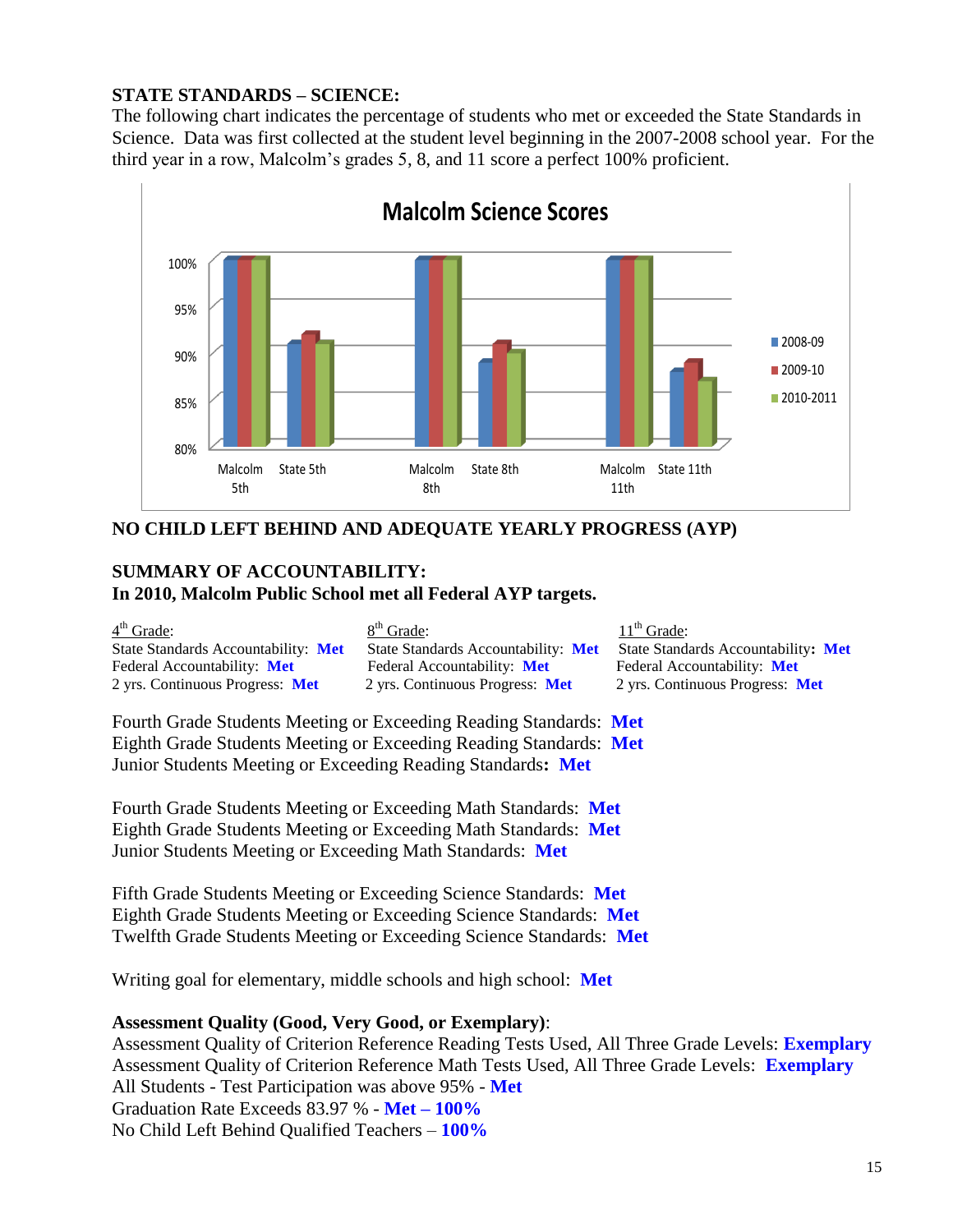**MALCOLM SCHOOL DISTRICT IMPROVEMENT PROCESS**: In March 2007, the district hosted an external team of educators to review our school improvement processes and data. The overall purpose of an external team visit is to add an outside, objective view of the progress of the work accomplished by the school. This team was available to the school improvement curriculum committees to answer questions and if necessary, provide direction and guidance.

During the past five years the school district has focused its energies and resources on improving skills in reading comprehension, written communication, health and wellness, technology, visual and performing arts, as well as started processes to improve skills in math. Several commendations were given to the various curriculum committees, but more importantly, we received a few more recommendations that would further assist us in accomplishing our goals.

The school improvement process is always evolving and changing around student data. Following several years of analyzing student data, the school improvement teams felt the district had made acceptable strides on those goals, and attention could be moved to other areas. After a short review of past data analysis sessions and some professional dialog between committee members, the curriculum committee agreed upon the following objectives or goals for the next school improvement cycle.

- (1) Faculty members will work on articulating and mapping the entire K-12 curriculum.
- (2) All students will improve skills in math.
- (3) All students will improve skills in Health and Wellness, Technology and Visual and Performing Arts.
- \*\* Reading and written communication will be monitored, to see if our success can be maintained or improved, without being specifically targeted.

#### **ACT (American College Test)**

The ACT is the most common college entrance exam used in the Midwest. It is not required of all students but it is available to be taken by any student and it may be taken multiple times by the same student. The following graph compares National, State, and Local ACT scores from 2005 through 2010. The possible score range is from 0-36. Students who take a minimum of Algebra 1, Algebra 2, and Geometry typically achieve higher ACT Math scores than students who take less than three years of math. In addition students who take more advanced math courses substantially increase their ACT math score. Students taking Biology and Chemistry in combination with Physics typically achieve higher ACT Science scores than students taking less than three years of science courses.



# **ACT Comparison**